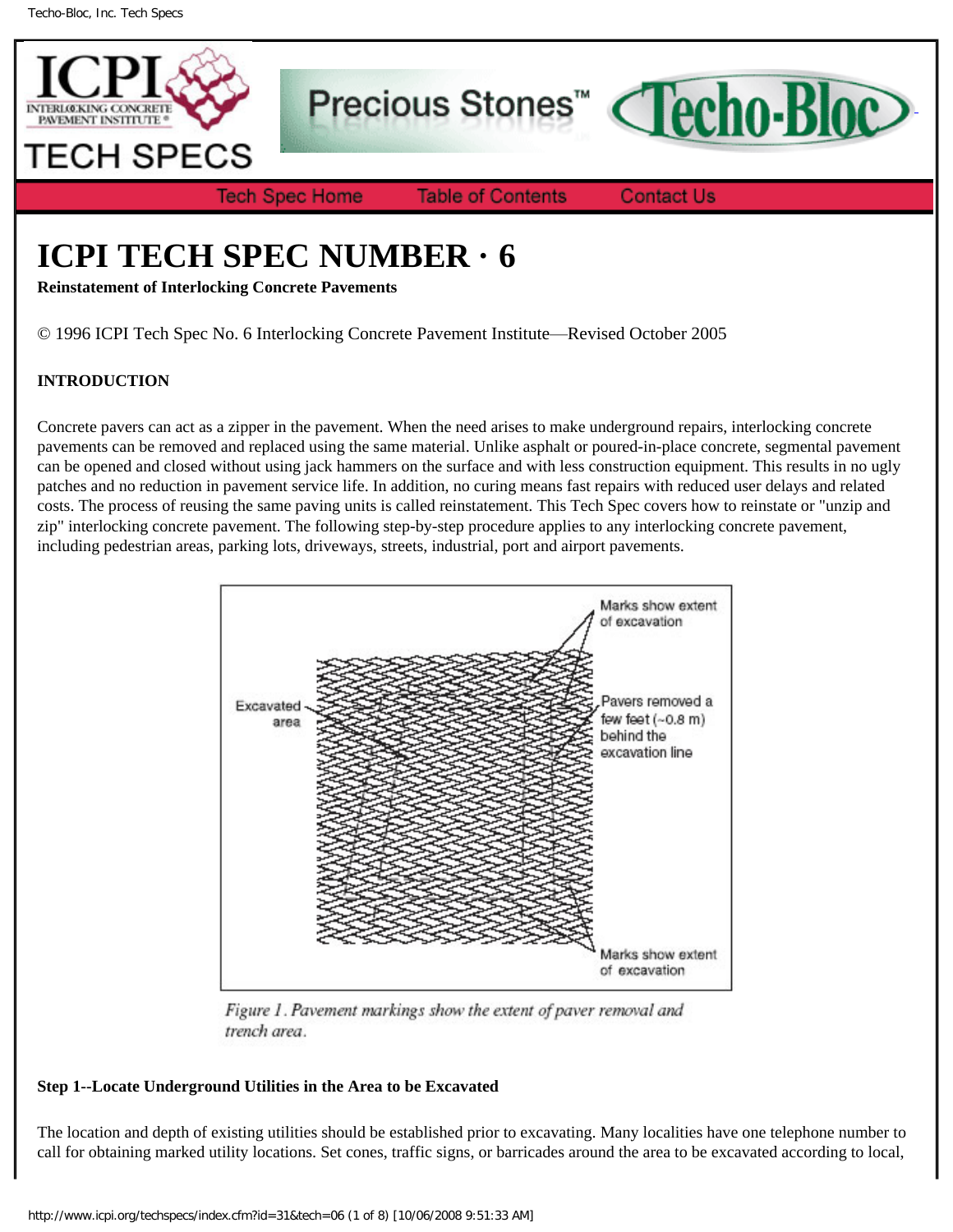state or provincial standards. Determine and mark the area of pavers to be removed. Remove pavers a few feet (~0.8 m) wider on each side of the trench opening. This shoulder around the opening should consist of undisturbed bedding sand. It will be used as a guide for reinstating the sand and pavers later (Figure 1). Paint or crayon should be used to mark the area of pavers for removal. The trench area can be marked on the pavers as well. Paint may be necessary to establish a more permanent marking than crayon, especially if there is vehicular traffic, or if there will be an extended period of time between marking and excavation. The same paving units will be reused, so in some instances paint on them may not be desirable, especially if there is little traffic to wear it away over time.

#### **Step 2--Remove the First Paver**

Locate the first paver to be removed. This is typically at one end of the marked area. Scrape the sand from the joints around the first paver using a putty knife or small trowel (Figure 2). Carefully pry each side upward with one or two large screwdrivers. Begin prying on the short ends of the paver. The paver will rise a small distance with each prying (Figure 3). When the paver is high enough to grasp, wiggle it loose, pulling upward. If necessary, pry with a screwdriver using one hand while pulling upward with the other (Figure 4). Sometimes, one end of the paver can be pulled above the others so a pry bar can be inserted under it. The paver can then be pried out. Paver extractors can also be used to remove the first paver and subsequent ones (Figure 5). They are designed to clamp the paver tightly. These work most efficiently in removing the first paver if some of the joint sand is removed before clamping and pulling. Water can be applied to lubricate the joint sand to facilitate extraction. If the pavement has been subject to vehicular traffic for a length of time, the first paver may be need to be broken in order to be removed. A small sledge hammer (3 lb. maul) applied to an appropriate chisel will break a paver into small pieces. Protective eye goggles should be worn during this procedure. Remove all broken pieces from the space until the bedding sand is completely exposed. Pneumatic hammers or cutting saws are generally not required to remove the first unit.



#### **Step 3--Remove the Remaining Pavers**

After the first one is removed, surrounding pavers can be loosened and pried out (Figure 6). Grab the pavers by the short end, as it offers less resistance than the long side (Figure 7). Remove pavers to the marks on the pavement for the opening. Sand sticking to the sides and bottoms of pavers can interfere with their reinstatement and compaction into the bedding sand. Scrape off sand from each unit as it is being removed. A small trowel, wide putty knife, wire brush, or another paver works well. The direction of removal should consider where pavers are going to stacked. Stack the pavers neatly near the opening, out of the way of excavation equipment such as backhoes or dump trucks. If the pavers need to be removed from the site, stack them on wooden pallets and secure them tightly so there is no loss during transit. Equipment used to move pallets with pavers should be capable of lifting at least 3,000 lbs. (1,365 kg). If the pavers need to be moved only a short distance, then stack them directly on a paver cart at the opening and set them nearby. They will then be ready for pick up by the paver cart when reinstated. For every project, a small stockpile of spare pavers should be stored and used for repairs during the life of the pavement. Weathering, wear and stains may change the appearance of removed pavers compared to spares kept in storage for repairs. When pavers are removed for base or utility repairs, all undamaged units should be retained for future reinstatement. Pavers from the stockpile that replace damaged or broken units should be scattered among the pattern of the existing reinstated pavers. This will reduce the visual impact of color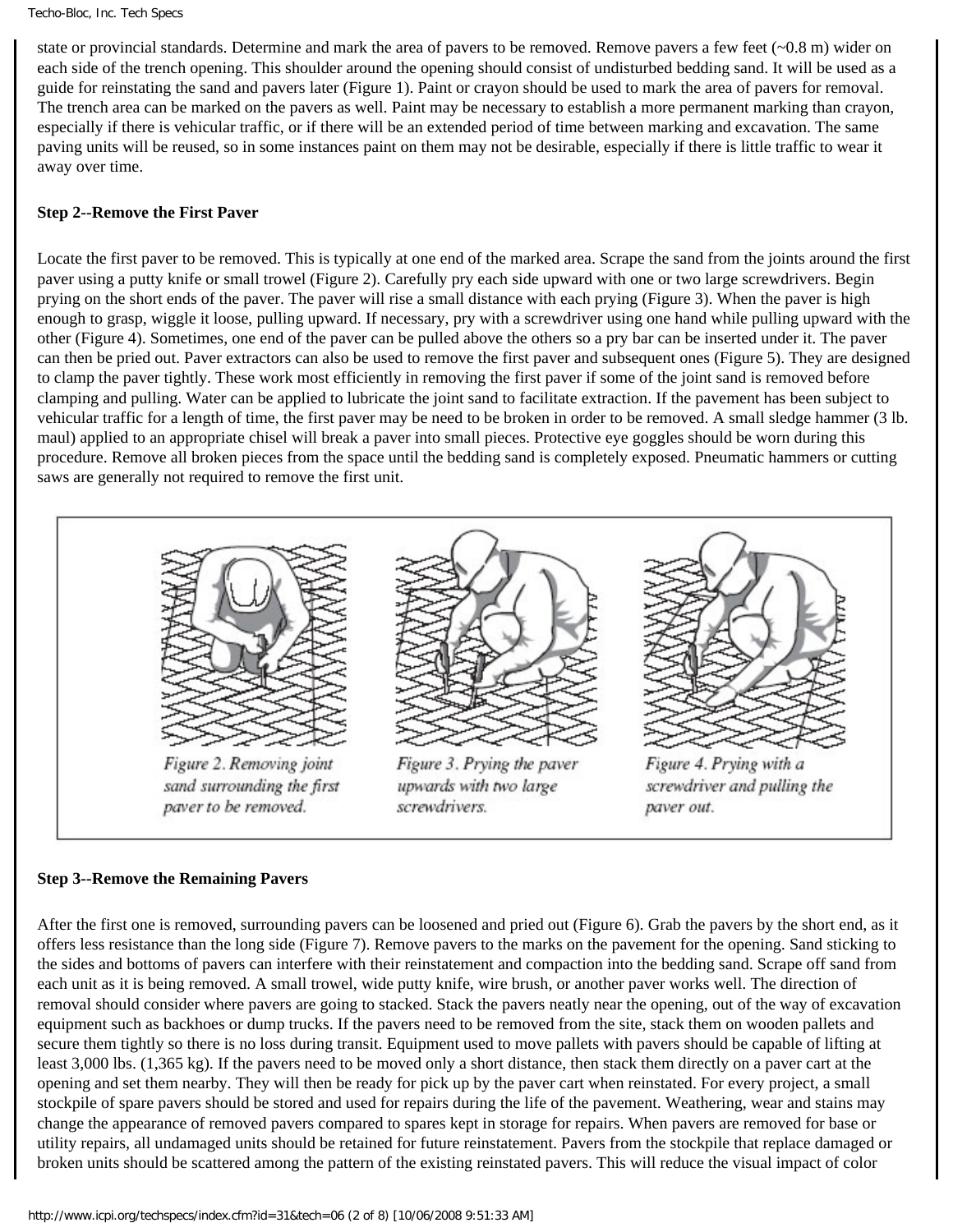#### variations.



Figure 5. Using a paver extractor to remove a paver



Figure 6. Prying out the remaining pavers

**Removal with Mechanized Equipment -** While not commonly done, mechanized equipment can remove large areas of pavers. Some shapes of pavers are compatible with removal by machine. The machines utilize a clamp that grabs about a square yard (1 m 2 ) at a time, or about 35 to 40 pavers. The exact number of pavers and size of each layer that can be removed depends on the paver shape, laying pattern, and the size of the clamp on the machine. Prior to stacking, sand should be removed from the joints to maintain layer dimensions that will fit into the existing pavement pattern when reinstated. If the removed layers have dry joint sand, it may be removed from handling the layers with the machine clamp. In some cases, the layers may need to be deliberately shaken in order to loosen and evacuate sand from the joints before stacking. Any damaged pavers should be replaced with those having the same dimensions and tolerances as those in the paver layers.



Figure 7. Pulling out a paver by the short end provides greater leverage and makes extraction easier.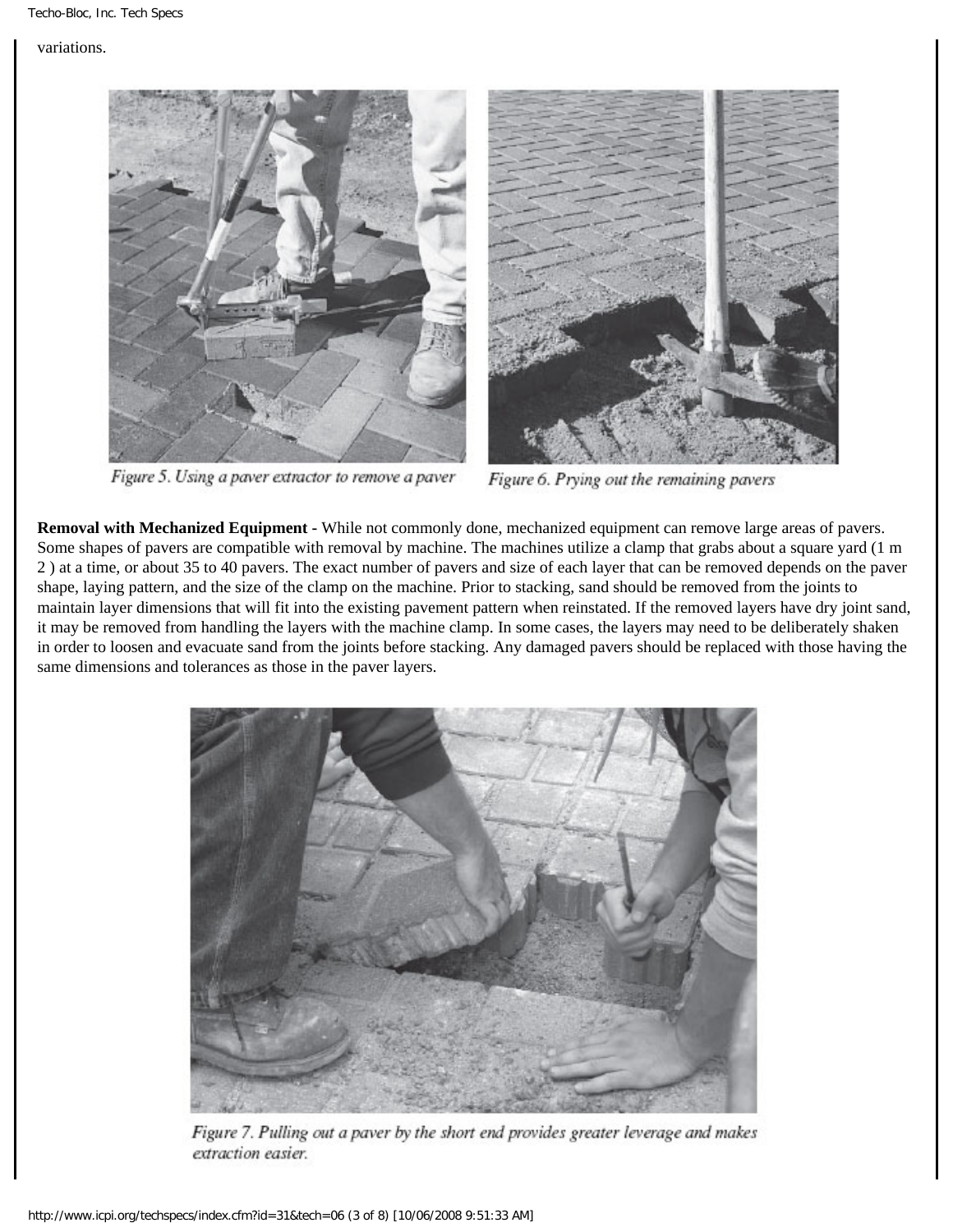#### **Step 4--Remove the Bedding Sand**

The removed pavers will reveal compacted bedding sand. It may be removed and reused, or removed during excavation of the base. For some projects with time constraints, the sand will probably be removed during excavation and not re-used. If the sand is reused, it may need to be loosened with rakes before removal by shoveling. The sand should be neatly stockpiled and kept free from soil, aggregate base, or foreign material. If the sand is mixed with these materials, it should not be reused, and it should be replaced with clean sand. Whether or not it is re-used, always leave an undisturbed area of sand 6 to 12 in. (15 to 30 cm) wide next to the undisturbed pavers. This area will provide a stable support for temporary edge restraints and for screeding the bedding sand after the base is reinstated.

#### **Step 5--Excavate the Base Material and Soil**

If aggregate base material is removed, it may be possible to stockpile it near the opening for reuse. Keep the aggregate base material separate from excavated subgrade soil. Any soil removed should be replaced with base material unless local regulations require reinstatement of the native soil. The final shape of the excavated opening should be T-shaped in cross section. (Figure 8). This helps prevent undermining and weakening of the adjacent pavement. Follow local codes on the use of shoring, as it may need to be inserted to prevent collapse of the trench sides. Figure 9 illustrates temporary bracing with plastic or metal edge restraints around the perimeter of the opening. This is recommended practice. The restraints are pinned to the base using metal spikes. Bracing helps keep the undisturbed pavers in place during excavation and fill activities, and will enable reinstatement of units into the existing laying pattern without cutting them to fit.



Figure 8. T-shaped cross section of the excavated opening

#### **Step 6--Replace the Base Material**

After the repairs are complete, soil at the bottom of the trench should be compacted prior to placing and compacting the base material. Repairs typically use the same base material that was removed. A crushed stone aggregate base should be placed and compacted in 2 to 4 in. (50 to 100 mm) lifts (Figures 10 and 11). If the excavated base material was stabilized with asphalt or cement, it should be replaced with similar materials. Monitoring density of the compacted soil subgrade and base is essential to reinstating any pavement, including interlocking concrete pavements. It will help prevent rutting and premature failure. A dynamic cone penetrometer is an effective means for monitoring the density of each lift while working in the opening. If the soil or base material is too dry during compaction, a small amount of water can be sprayed over each lift prior to compacting. This will help achieve maximum density. A nuclear density gauge is recommended for checking the density of the completed compaction of the soil and base layers. A qualified civil engineer should monitor compaction for conformance to local standards. If there are no local standards for compaction, a minimum of 98% standard Proctor density is recommended for the soil subgrade, and a minimum of 98% modified Proctor density for the base. Compaction equipment companies can provide guidelines on equipment selection and use on the soil and the base. For further guidance on compaction see Interlocking Concrete Pavement Institute Tech Spec 2--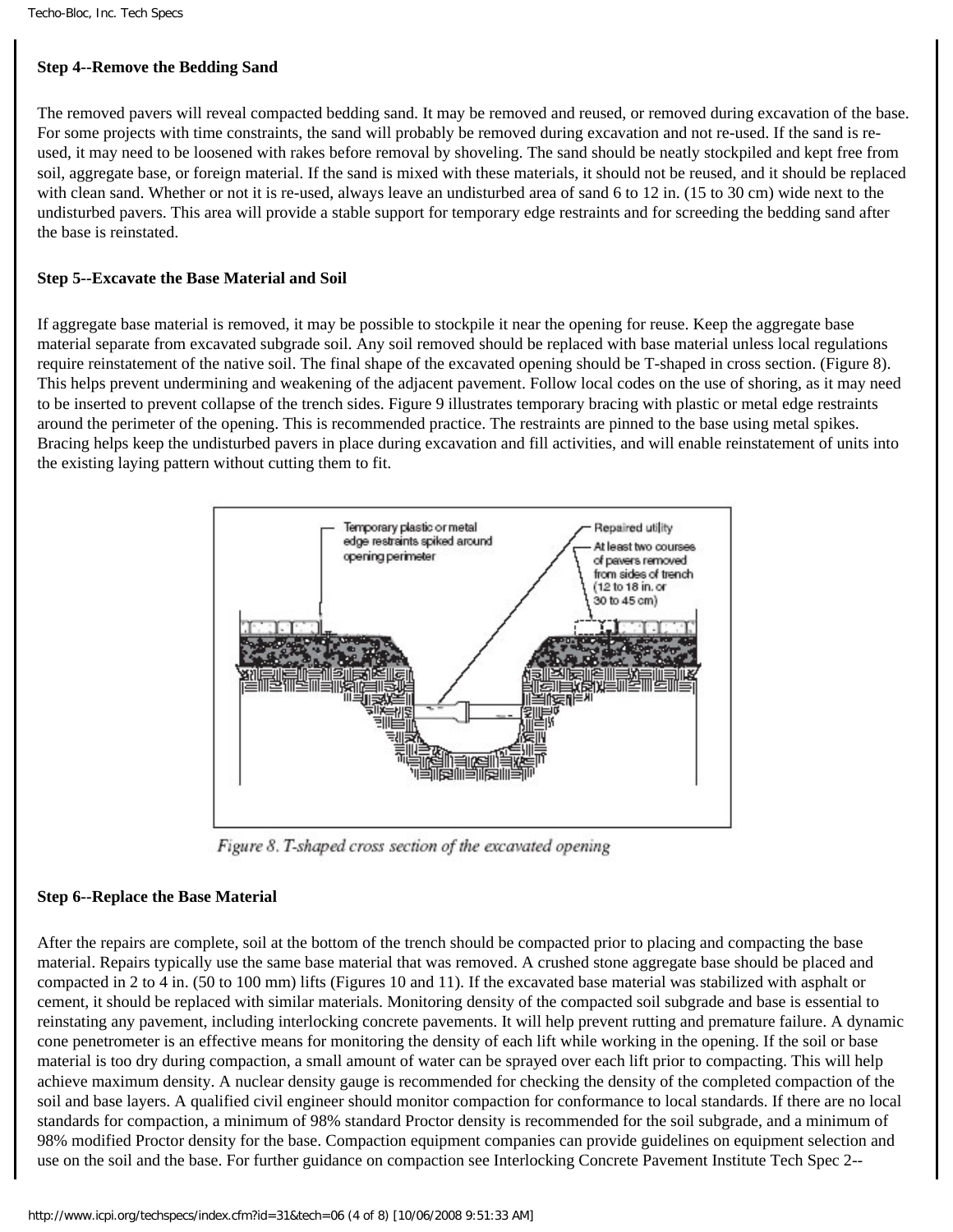#### Techo-Bloc, Inc. Tech Specs

Construction of Interlocking Concrete Pavements. The final elevation of the compacted base at the opening perimeter should match the bottom of the existing undisturbed sand layer that surrounds the opening. The elevation of the middle of the base fill placed in the opening should be slightly higher than its perimeter to compensate for minor settlement.

**Controlled low-strength materials (CLSM)** (sometimes called slurry mix, flowable fill, or unshrinkable fill) can be used in some applications as a replacement for unstabilized base materials (1). The fill can be made from aggregate bound with fly ash, pozzolans, or cement. Because it is poured from a truck, the fill will form around pipes and underground structures where soil or base backfill and compaction are difficult. Low-strength fill can be poured into undercuts and under pipes where it is impossible to fill and compact aggregate base. The material is also self-leveling. Low-strength flowable fill requires a short curing time and can be used in freezing weather. It requires no compaction and with some mix designs, can be opened to traffic in 24 hours. Lowstrength fill is stiffer than aggregate base and offers higher resistance to settling and rutting. This reduces deterioration of the pavement surface over time. In order to facilitate re-excavation, flowable fill should be made with a small amount of cement. Check with suppliers on the strength of in-place fill that is at least two years old, and on ease of excavation of these sites. The strength of the fill should not exceed 300 psi (2 MPa) after two years of service. Low-strength fill has been used successfully in Toronto and London, Ontario; Colorado Springs, Colorado; Cincinati, Ohio, Kansas City, Missouri; Peoria, Illinois; and many other municipalities. It is generally more cost-effective than using aggregate base by reducing job time and future pavement repairs. Local ready-mix suppliers can be contacted for available mixes, strengths, installation methods and prices. See Tech Spec 7--Repair of Utility Cuts with Interlocking Concrete Pavements for further information on low-strength fill.



Figure 9. Temporary bracing at the pavement opening will help keep units in place during excavation, repairs and reinstatement.

Figure 10. Compaction of the base in 2 to 4 in. (50 to 100 mm) lifts and monitoring density with a dynamic cone penetrometer or a nuclear density gauge are essential to minimizing settlement.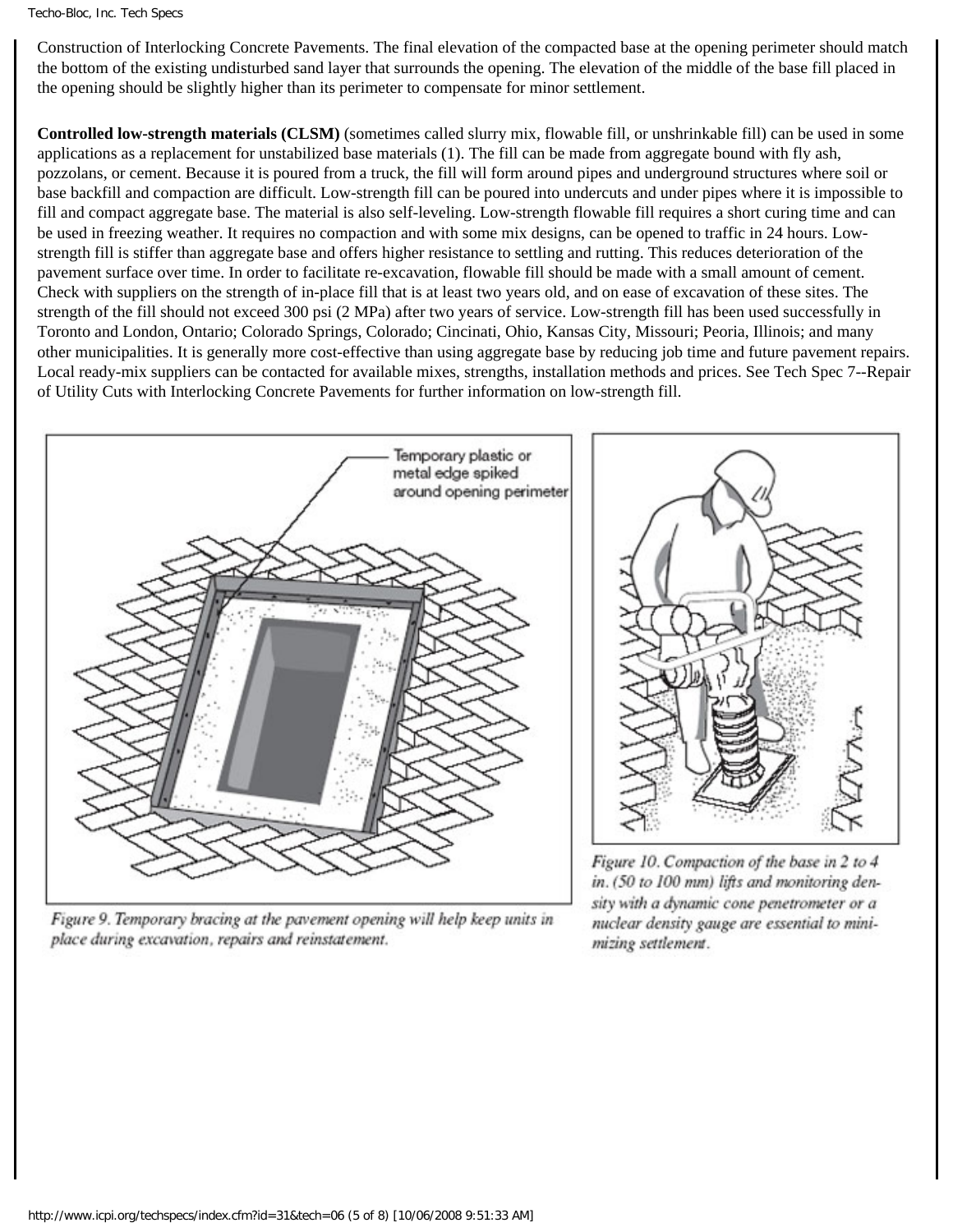

Figure 11. Trench filled with compacted aggregate base. Temporary edge restraints should be used around the opening perimeter.



Figure 12. Screeded bedding sand. Note that a few courses of pavers are removed to create even sides for screeding. Installing temporary edge restraints prior to excavating is preferred practice.

## **Step 7--Replace the Bedding Sand Layer**

During the foregoing procedures, it is likely that the pavers and bedding sand around the opening were disturbed especially if no temporary edge restraints were placed to secure the pavers. If so, then remove an additional two rows of pavers, or back to an undisturbed course. Clean sand from these pavers and set them aside with the others. Be sure there is at least 6 to 8 in. (150 to 200 mm) of undisturbed bedding sand exposed after removal of the course(s) of pavers. This area of undisturbed sand can be used to guide screeding of fresh bedding sand over the compacted and leveled base. Prior to screeding, carefully remove any temporary edge restraints so that adjacent pavers remain undisturbed. Spread the bedding sand across the base to about two thirds of its full thickness. Do not use the sand to compensate for low places in the surface of the base. Low areas should be filled with base material and compacted. Spread the remaining thickness of sand. The undisturbed pavers on opposite sides of the opening can be used to guide screeding. It may be necessary to remove a few courses of pavers to straighten the edge of the pavers (Figure 12). Metal screed pipes are placed on the base and in the bedding sand to control its thickness. The base should have a slight "crown" or rise in the center of the reinstated base. A crown helps compensate for minor settling after the pavers are replaced. Furthermore, as the pavers settle slightly from traffic, the reinstated surface will stiffen, increasing its structural capacity.

#### **Step 8--Reinstate the Pavers**

Pull and secure string lines across the opening along the pavement joints every 6 to 10 ft. (2 to 3 m). By following the string lines, joints of reinstated pavers will remain aligned with undisturbed ones. Lay the remaining pavers from the smaller end of the opening, generally working "uphill," i.e., from a lower elevation of the pavement to the higher one. Minor adjustments to the alignment and spacing of joints can be made with pry bars or large screw drivers. Make adjustments prior to compacting the pavers (Figure 13). Place the pavers in the original laying pattern and compact them with at least two passes of a minimum 4,000 lbf. (18 kN) plate compactor. The path of the plate compactor should overlap onto the undisturbed pavers. Spread joint sand and compact again until the joints can no longer accept sand (Figure 14). Sweep away excess sand. The elevation of the reinstated pavers after compaction should be no higher than  $1/8$  in. (2 mm) at the edges and  $3/16$  in. (5 mm) at the center. Traffic and minor settlement will compact the pavers to a level surface. After a short period of time, the repaired area will be undetectable (Figure 17). Applications such as airports or gas stations require joint sand stabilizers. If an area is reinstated in such uses, then a stabilizer will need to be re-applied to the joints. See Interlocking Concrete Pavement Institute Tech Spec 5--Cleaning and Sealing Interlocking Concrete Pavements for advice on sealers and joint sand stabilizers. A crew of three or four persons can manually reinstate between 500 and 1,500 sf (50 and 150 m 2 ) per day. This does not include excavation and replacement of the base material. Crew productivity depends on experience, weather, traffic, site access, a steady flow of materials around the repair site, and the number of pavers to be cut. An experienced crew will reinstate pavers with little or no cutting, aligning reinstated pavers with existing joint lines, pattern, and spacing between the units. Use of mechanical equipment for removal and reinstatement of pavers in large areas can increase productivity substantially above these estimates. Although existing pavers can be used in reinstatement, there may be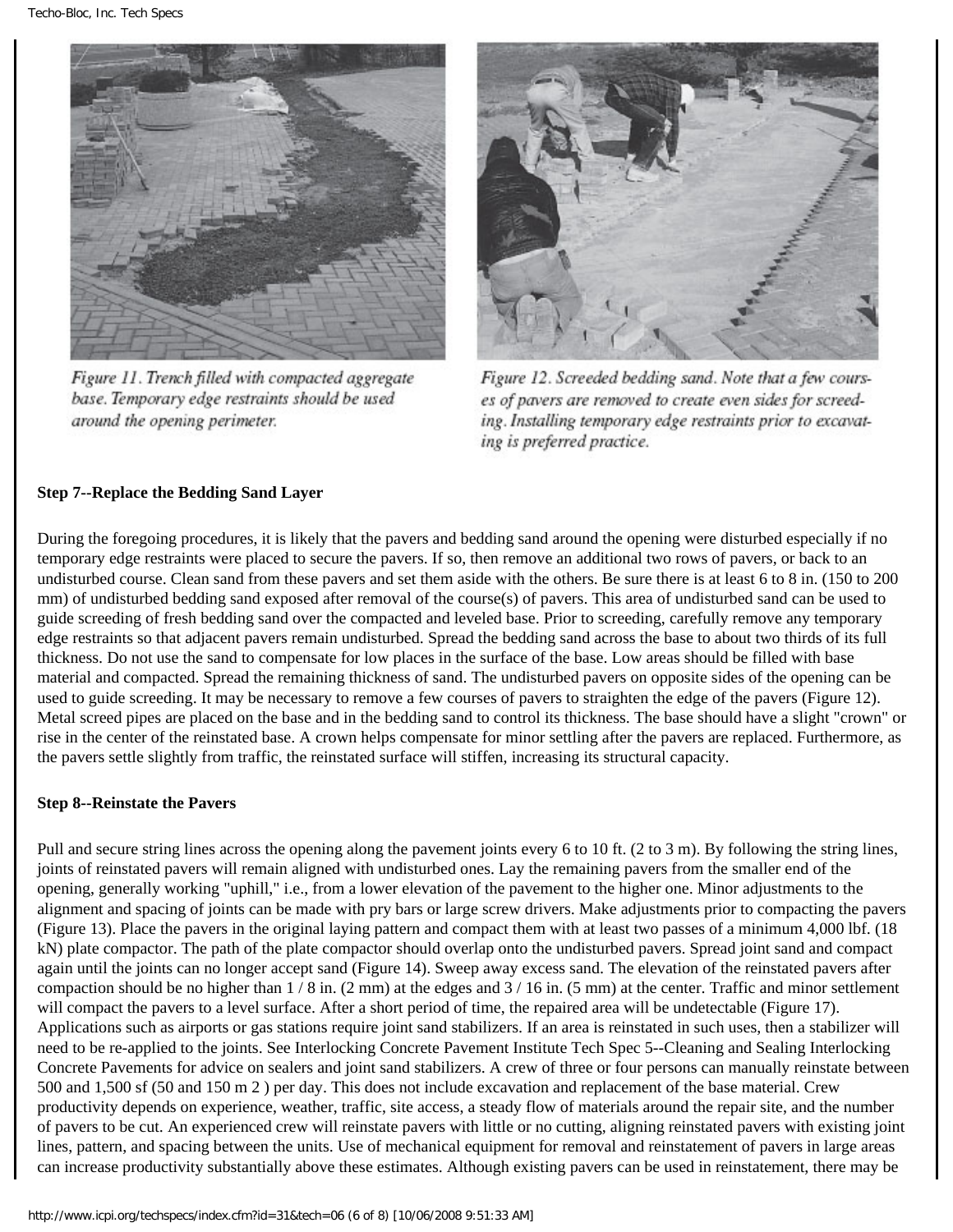projects where it is more cost effective to remove and replace the area with new pavers. An experienced paver installation contractor can provide guidance on cost-effective approaches for each reinstatement project. Municipalities, utility companies and other users should use experienced contractors reinstate interlocking concrete pavers. Others may use in-house labor which should be trained in the procedures described above. Contact a local Interlocking Concrete Pavement Institute paver installation contractor member to assist with training. Successful reinstatement using experienced contractors will result in successful reinstatement jobs that leave no ugly patches nor do they weaken the pavement. See Figures 15 and 16.



Figure 13 (Left). Adjusting joint spacing and alignment. Figure 14 (Right). Second and final compaction of the pavers. The first compaction occurs after the pavers are placed (no sand in the joints). The second compaction works the sand on pavers into the joints. This process causes the pavers to interlock.